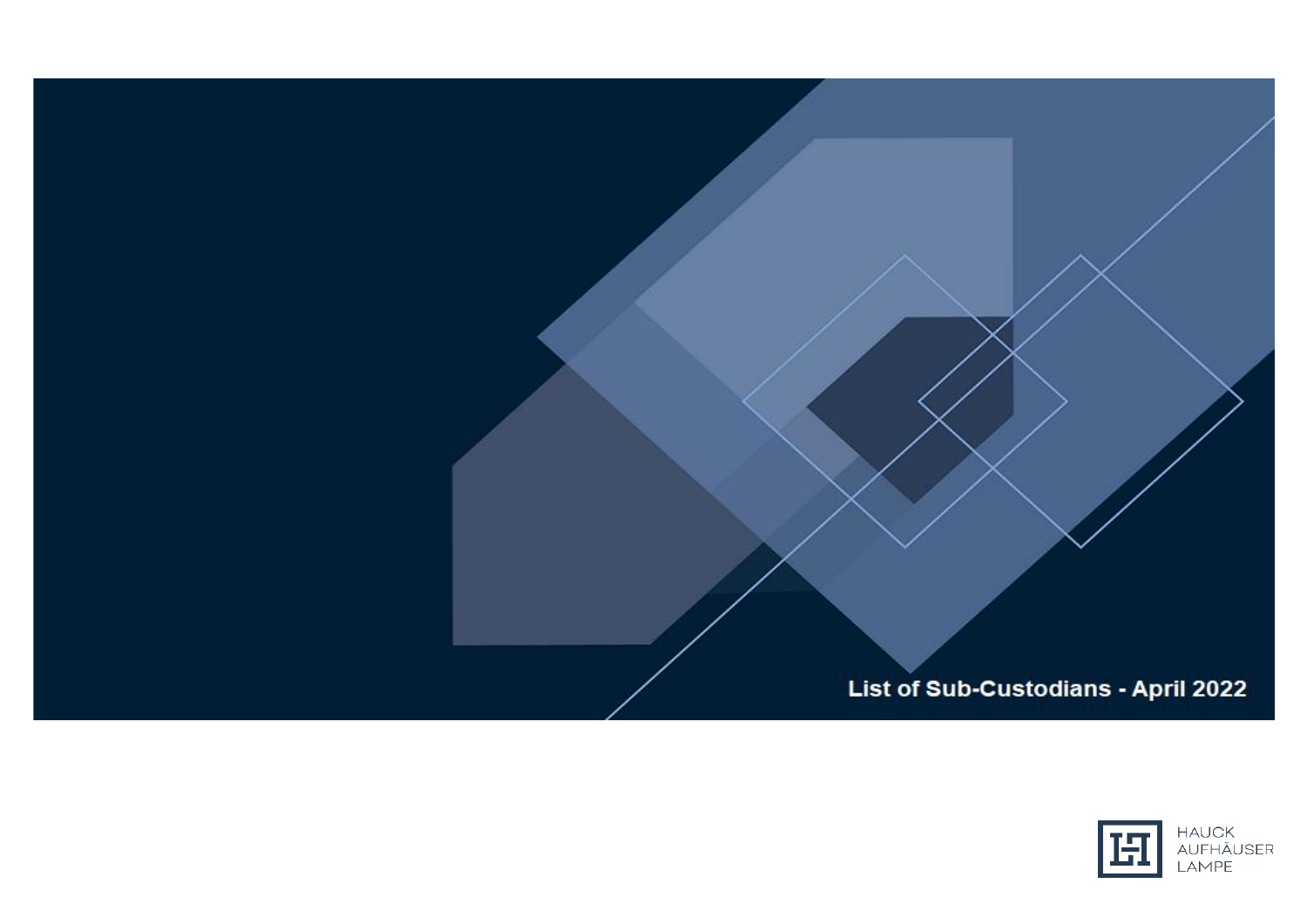

## **List of Sub-Custodians / Custody Network**

The assets (equities / bonds) held for the account of the funds are mainly kept by:

- **Clearstream Banking S.A., Luxembourg\***
- **Clearstream Banking AG, Frankfurt am Main\***
- **Citibank N.A., London**

and domestic / foreign fund shares are mainly kept by :

- **Clearstream Banking S.A., Luxembourg\***
- **Clearstream Banking AG, Frankfurt am Main\***
- **B. Metzler seel. Sohn & Co. KGaA, Frankfurt am Main**
- **ifsam International Fund Services & Asset Management S.A., Luxembourg**
- **Fondsdepot Bank GmbH, Hof**

Furthermore, the following special Sub-Custodian is used:

**- Standard Chartered Bank (Group)**

**\*Please find more details under the following link:** 

[www.clearstream.com/clearstream-en/products-and-services/market-coverage/markets-covered](http://www.clearstream.com/clearstream-en/products-and-services/market-coverage/markets-covered)

**The respective provider is responsible for the content and correctness of the provided link. At the time of linking no infringements were recognizable.**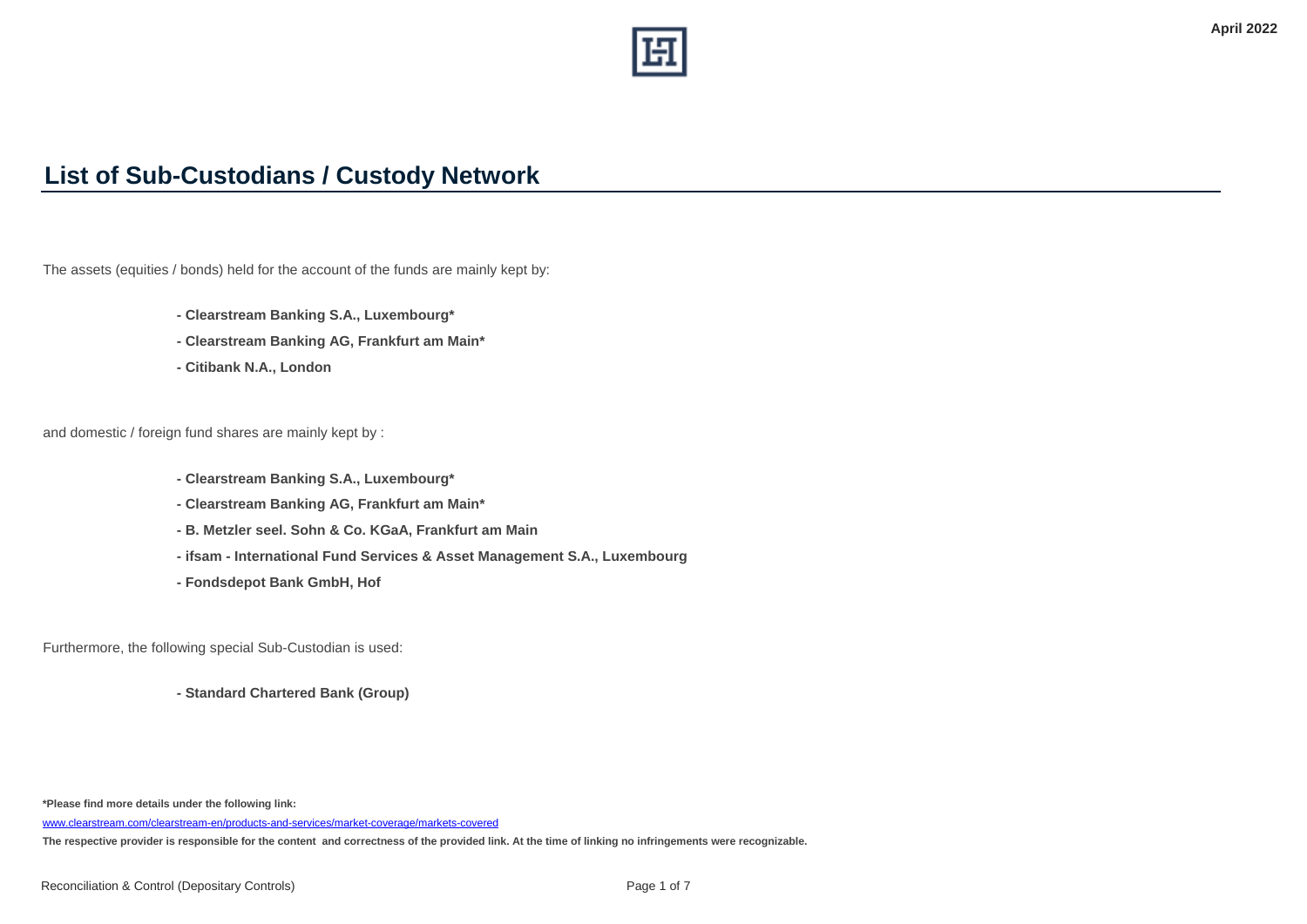

## **Clearstream Banking S.A. (Luxembourg) BICCODE: CEDELULLXXX Clearstream Banking AG (Frankfurt) BICCODE: DAKVDEFFXXX**

| <b>Country</b>        | 2nd Sub-Custodian                                                                                                    | <b>Central Securities Depository</b>                                                                                                                  |
|-----------------------|----------------------------------------------------------------------------------------------------------------------|-------------------------------------------------------------------------------------------------------------------------------------------------------|
| <b>Australia</b>      | BNP Paribas Securities Services, Sydney Branch, Sydney (PARBAU2SXXX)                                                 | Austraclear Limited, Sydney                                                                                                                           |
| <b>Austria</b>        | Clearstream Banking AG, Frankfurt am Main (DAKVDEFFXXX)                                                              | Österreichische Kontrollbank Central Securities<br>Depository GmbH, Vienna (OeKB CSD)                                                                 |
| <b>Belgium</b>        | KBC Bank N.V., Brussels (KREDBEBBXXX)<br>Clearstream Banking AG, Frankfurt am Main (DAKVDEFFXXX)                     | Euroclear Belgium, Brussels (EBE)<br>National Bank of Belgium, Brussels (NBB)                                                                         |
| Canada                | RBC Investor Services Trust, Toronto (ROTRCATTXXX)                                                                   | The Canadian Depository for Securities Ltd., Toronto (CDS)<br>The Depository Trust Company, New York (DTC)                                            |
| China (B-shares)      | HSBC Bank (China) Company Ltd. (HSBCCNSHXXX)                                                                         | China Securities Depository and Clearing Corp. Ltd. (CSDC)<br>China Central Depository and Clearing Co. Ltd. (CCDC)<br>Shanghai Clearing House (SHCH) |
| <b>Czech Republic</b> | UniCredit Bank Czech Republic and Slovakia, a.s., Prague (BACXCZPPXXX)                                               | The Central Securities Depository, Prague (CSDP)<br>Czech National Bank, Prague (CNB)                                                                 |
| <b>Denmark</b>        |                                                                                                                      | VP Securities A/S, Copenhagen                                                                                                                         |
| <b>Estonia</b>        | Clearstream Banking AG, Frankfurt am Main (DAKVDEFFXXX)                                                              | Nasdaq CSD SE, Tallinn                                                                                                                                |
| <b>Finland</b>        |                                                                                                                      | Euroclear Finland Ltd., Helsinki                                                                                                                      |
| <b>France</b>         | BNP Paribas Securities Services S.A., Paris (PARBFRPPXXX)<br>Clearstream Banking AG, Frankfurt am Main (DAKVDEFFXXX) | Euroclear France S.A., Paris                                                                                                                          |
| Germany               | Clearstream Banking S.A., Luxembourg (CEDELULLXXX)                                                                   | Clearstream Banking AG, Frankfurt am Main (CBF)                                                                                                       |
| <b>Greece</b>         | Citibank Europe plc, Greece Branch, Athens (CITIGRAAXXX)<br>Clearstream Banking AG, Frankfurt am Main (DAKVDEFFXXX)  | Hellenic Central Securities Depository S.A., Athens (ATHEXCSD)<br>Bank of Greece settlement system, Athens (BoGS)                                     |
| <b>Hong Kong</b>      | Citibank N.A., Hong Kong (CITIHKHXXXX)                                                                               | Hong Kong Securities Clearing Company Ltd. (HKSCC)<br>Central Moneymarkets Unit, Hong Kong (CMU)                                                      |
| Hungary               |                                                                                                                      | KELER Ltd., Budapest                                                                                                                                  |
| <b>Iceland</b>        | LuxCSD S.A., Luxembourg (LUXCLULLXXX)                                                                                | Nasdaq CSD Iceland hf, Reykjavik                                                                                                                      |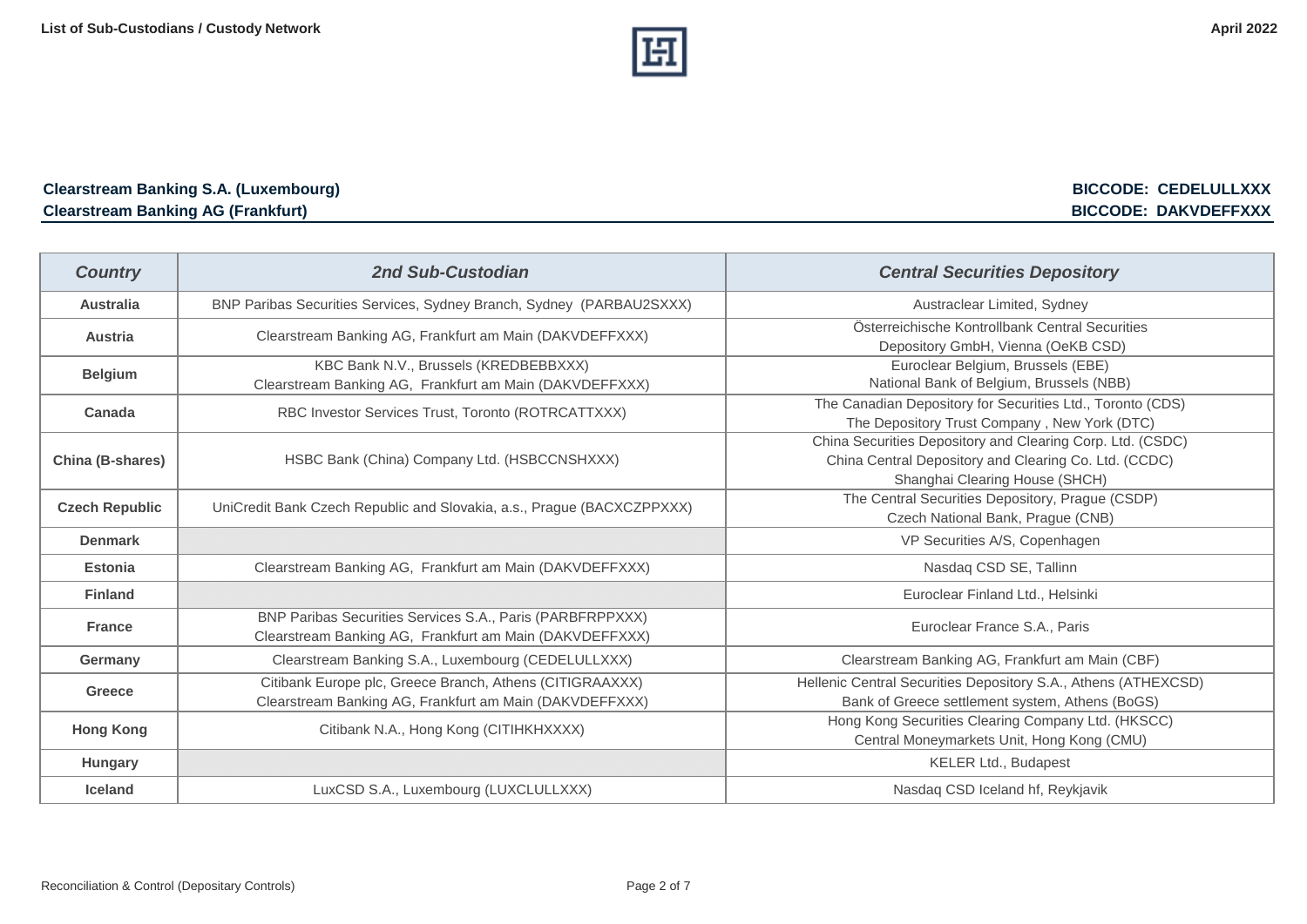

## **Clearstream Banking S.A. (Luxembourg) BICCODE: CEDELULLXXX Clearstream Banking AG (Frankfurt) BICCODE: DAKVDEFFXXX**

| <b>Country</b>     | <b>2nd Sub-Custodian</b>                                                                                             | <b>Central Securities Depository</b>                                                                                                  |
|--------------------|----------------------------------------------------------------------------------------------------------------------|---------------------------------------------------------------------------------------------------------------------------------------|
| Indonesia          | Citibank N.A., Jakarta (CITIIDJXXXX)                                                                                 | Indonesian Central Securities Depository, Jakarta (KSEI)<br>Bank Indonesia, Jakarta                                                   |
| <b>Ireland</b>     | Citibank N.A., London Branch, London (CITIGB2LXXX)                                                                   | Euroclear UK & Ireland Ltd., London<br>Euroclear Bank S.A. / N.V., Brussels                                                           |
| <b>Israel</b>      | Citibank N.A., Israel Branch, Tel Aviv (CITIILITXXX)                                                                 | Tel Aviv Stock Exchange Clearing House Ltd., Tel Aviv (TASE-CH)                                                                       |
| <b>Italy</b>       | Clearstream Banking AG, Frankfurt am Main (DAKVDEFFXXX)                                                              | Monte Titoli S.p.A., Milan                                                                                                            |
| Japan              | HSBC Ltd., Tokyo (HSBCJPJTXXX)                                                                                       | Bank of Japan, Tokyo (BoJ)<br>Japan Securities Depository Center Inc., Tokyo (JASDEC)<br>The Depository Trust Company, New York (DTC) |
| Latvia             | Clearstream Banking AG, Frankfurt am Main (DAKVDEFFXXX)                                                              | Nasdaq CSD SE, Riga                                                                                                                   |
| Lithuania          | Clearstream Banking AG, Frankfurt am Main (DAKVDEFFXXX)                                                              | Nasdaq CSD SE, Vilnius                                                                                                                |
| Luxembourg         |                                                                                                                      | LuxCSD S.A., Luxembourg                                                                                                               |
| <b>Malaysia</b>    | HSBC Bank Malaysia Berhad, Kuala Lumpur (HBMBMYKLXXX)                                                                | Bursa Malaysia Depository Sdn. Berhad, Kuala Lumpur<br>Malaysian Electronic Clearing Corp. Sdn Bhd, Kuala Lumpur (MyClear)            |
| <b>Malta</b>       | Clearstream Banking AG, Frankfurt am Main (DAKVDEFFXXX)                                                              | Malta Stock Exchange plc., Valletta (MSE)                                                                                             |
| <b>Mexico</b>      | Banco Nacional de Mexico S.A., Mexico D.F. (BNMXMXMMXXX)                                                             | S.D. Indeval S.A. de C.V., Mexico D.F.                                                                                                |
| <b>Netherlands</b> | Clearstream Banking AG, Frankfurt am Main (DAKVDEFFXXX)                                                              | Euroclear Nederland S.A./N.V., Amsterdam                                                                                              |
| <b>New Zealand</b> | BNP Paribas Securities Services, Sydney Branch, Sydney (PARBAU2SXXX)                                                 | New Zealand Central Securities Depository Ltd., Wellington (NZCSD)                                                                    |
| <b>Norway</b>      |                                                                                                                      | Verdipapirsentralen ASA, Oslo (VPS)                                                                                                   |
| <b>Philippines</b> | Standard Chartered Bank Philippines Branch,<br>Makati City (SCBLPHMMXXX)                                             | Philippine Depository & Trust Corp., Makati City (PDTC)<br>Bureau of the Treasury, Manila (BTR)                                       |
| <b>Poland</b>      | Bank Handlowy w Warszawie S.A., Warsaw (CITIPLPXXXX)                                                                 | National Bank of Poland, Warsaw (NBP)<br>Central Securities Depository of Poland, Warsaw (KDPW)                                       |
| Portugal           | BNP Paribas Securities Services S.A., Paris (PARBFRPPXXX)<br>Clearstream Banking AG, Frankfurt am Main (DAKVDEFFXXX) | Interbolsa - S.G.S.L.S.C.V.M. S.A, Porto                                                                                              |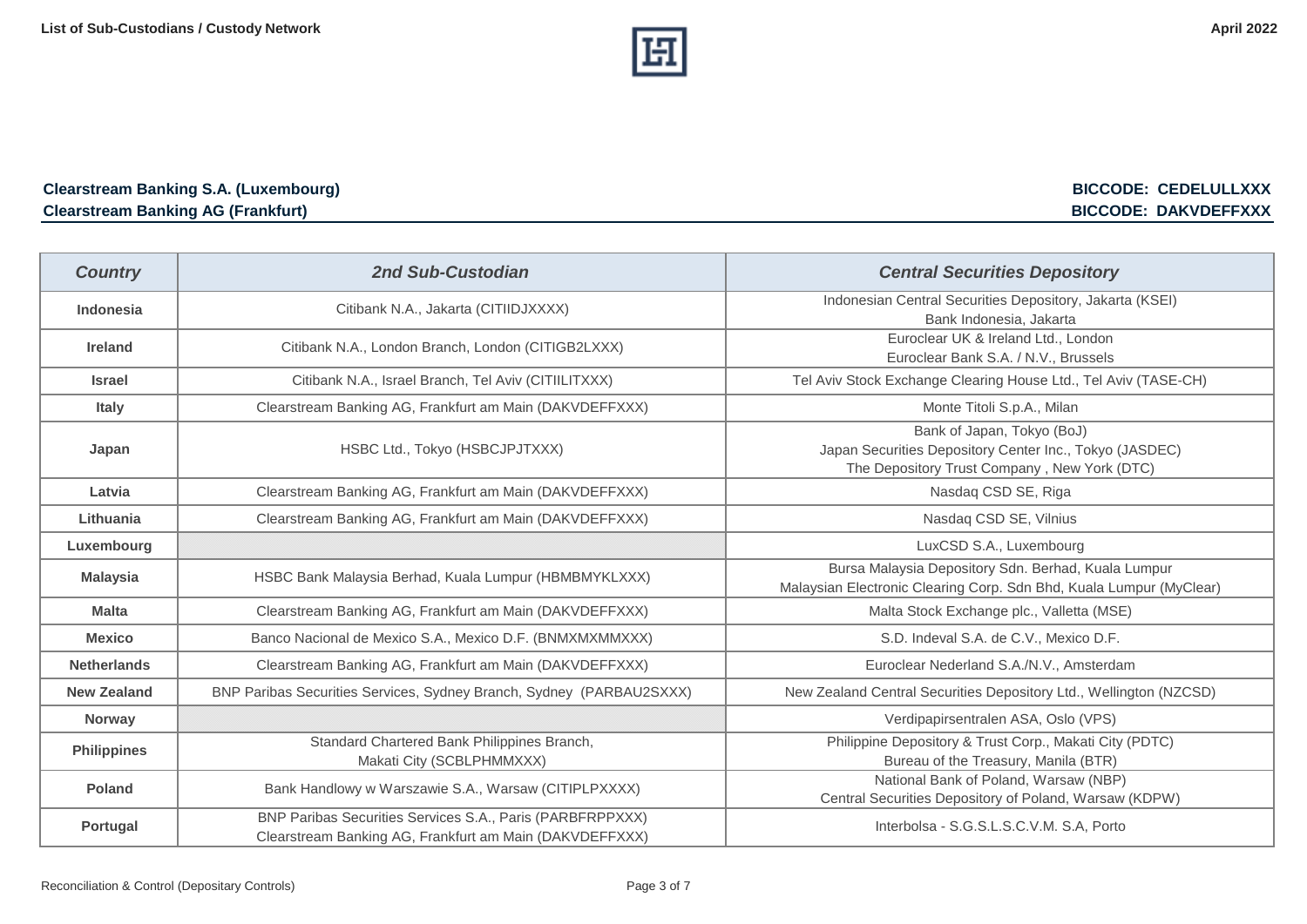

## **Clearstream Banking S.A. (Luxembourg) BICCODE: CEDELULLXXX Clearstream Banking AG (Frankfurt) BICCODE: DAKVDEFFXXX**

| <b>Country</b>        | 2nd Sub-Custodian                                                                                                     | <b>Central Securities Depository</b>                                                      |
|-----------------------|-----------------------------------------------------------------------------------------------------------------------|-------------------------------------------------------------------------------------------|
| Romania               | BRD Groupe Societe Generale, Bucharest (BRDEROBUXXX)                                                                  | National Bank of Romania, Bucharest (NBR)<br>Depozitarul Central S.A., Bucharest          |
| <b>Singapore</b>      | DBS Bank Ltd., Singapore (DBSSSGSGXXX)                                                                                | The Central Depository Pte Ltd., Singapore (CDP)<br>Monetary Authority of Singapore (MAS) |
| <b>Slovakia</b>       |                                                                                                                       | Centrálny depozitár cenných papierov SR a.s., Bratislava (CDCP)                           |
| <b>Slovenia</b>       |                                                                                                                       | Central Securities Clearing Corp., Ljubljana (KDD)                                        |
| <b>South Africa</b>   | Standard Chartered Bank, Johannesburg Branch, Sandton (SCBLZAJJXXX)                                                   | South Africa's Central Securities Depository Pty Ltd., Sandton (strate)                   |
| <b>South Korea</b>    | HSBC Ltd., Seoul Branch (HSBCKRSEXXX)                                                                                 | Korean Securities Depository, Seoul (KSD)                                                 |
| Spain                 | Banco Bilbao Vizcaya Argentaria S.A., Madrid (BBVAESMMXXX)<br>Clearstream Banking AG, Frankfurt am Main (DAKVDEFFXXX) | Iberclear, Madrid                                                                         |
| Sweden                | S.E. Banken Custody Service, Stockholm (ESSESESSXXX)                                                                  | Euroclear Sweden AB, Stockholm                                                            |
| <b>Switzerland</b>    | UBS AG, Zurich (UBSWCHZHXXX)                                                                                          | SIX SIS AG, Zurich                                                                        |
| <b>Thailand</b>       | Standard Chartered Bank (Thai) Public Company Ltd., Bangkok (SCBLTHBXXX)                                              | Thailand Securities Depository Company Ltd., Bangkok (TSD)                                |
| <b>Turkey</b>         | Türk Ekonomi Bankasi A.S., Istanbul (TEBUTRISXXX)                                                                     | Merkezi Kayit Kurulusu A.S., Istanbul (MKK)<br>Central Bank of Turkey (CBRT)              |
| <b>United Kingdom</b> | Citibank N.A., London Branch (CITIGB2LXXX)                                                                            | Euroclear UK & Ireland Ltd., London                                                       |
| <b>USA</b>            | Citibank N.A., New York (CITIUS33XXX)                                                                                 | Fedwire Securities Services, New York<br>The Depository Trust Company, New York (DTC)     |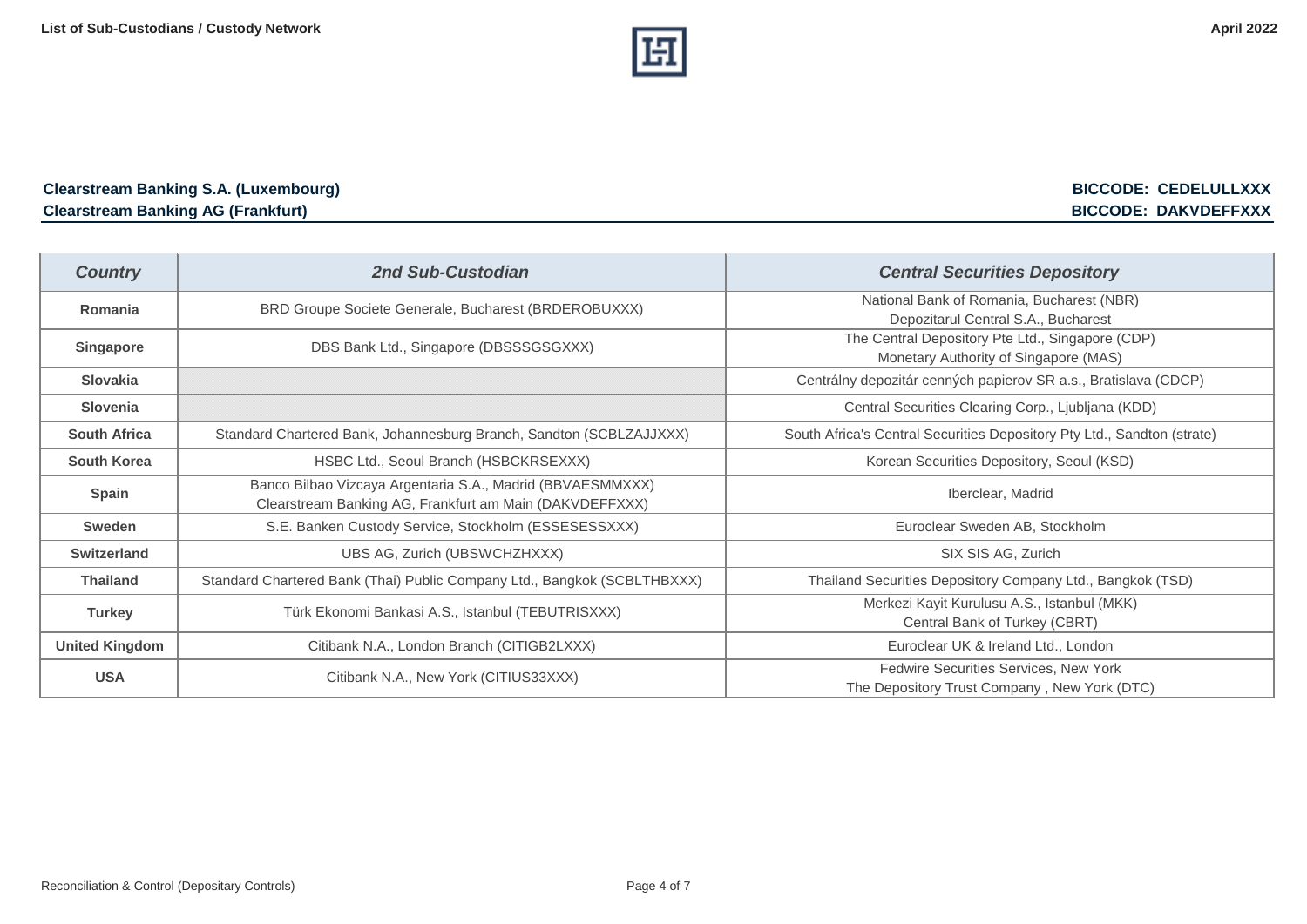

| <b>Country</b>   | 2nd Sub-Custodian                                                                                                                              | <b>Central Securities Depository</b>                                                                                                         |
|------------------|------------------------------------------------------------------------------------------------------------------------------------------------|----------------------------------------------------------------------------------------------------------------------------------------------|
| <b>Australia</b> | Citigroup Pty Ltd., Sydney (CITIAU3XXXX)                                                                                                       | Clearing House Electr. Subregister System, Sydney (CHESS)<br>Austraclear Limited, Sydney                                                     |
| Austria          | Citibank Europe plc, Dublin (CITIIE2XXXX)                                                                                                      | Österreichische Kontrollbank Central Securities<br>Depository GmbH, Vienna (OeKB CSD)                                                        |
| <b>Bermuda</b>   | HSBC Bank Bermuda Ltd., Hamilton (BBDABMHMXXX)                                                                                                 | Bermuda Securities Depository, Hamilton (BSD)                                                                                                |
| <b>Brazil</b>    | Citibank N.A., Brazilian Branch, Sao Paulo (CITIBRSPXXX)<br>3rd Sub-Custodian: Citibank Distribuidora de Títulos e Valores<br>Mobiliários S.A. | B3 - CETIP Segment<br>Sistema Especial de Liquidação e de Custódia, Sao Paulo (SELIC)<br>B3 - BM&FBOVESPA Segment                            |
| Canada           | Citbank Canada, Toronto (CITICATTXXX)                                                                                                          | The Canadian Depository for Securities Ltd., Toronto (CDS)                                                                                   |
| <b>Chile</b>     | Banco de Chile, Santiago (BCHICLRMXXX)                                                                                                         | Depósito Central de Valores S.A., Santiago (DCV)                                                                                             |
| China            | Citibank (China) Co. Ltd., Shanghai (CITICNSXXXX)                                                                                              | CSDCC Shanghai Branch<br><b>CSDCC Shenzhen Branch</b><br>China Central Depository Clearing Co. Ltd. (CCDC)<br>Shanghai Clearing House (SHCH) |
| Colombia         | Cititrust Colombia S.A., Bogota (CTRUCOB1XXX)                                                                                                  | Depósito Centralizado de Valores, Bogotá (DECEVAL)<br>Deposito Central de Valores, Bogotá (DCV)                                              |
| Croatia          | Privredna Banka Zagreb d.d., Zagreb (PBZGHR2XXXX)                                                                                              | Central Depository & Clearing Company Inc. (SKDD d.d.)                                                                                       |
| <b>Denmark</b>   | Citibank Europe plc, Dublin (CITIIE2XXXX)                                                                                                      | VP Securities A/S, Copenhagen                                                                                                                |
| <b>Egypt</b>     | Citibank N.A. Egypt, Cairo (CITIEGCXXXX)                                                                                                       | The Central Bank of Egypt, Cairo (CBE)<br>Misr for Central Clearing, Depository and Registry, Cairo (MCDR)                                   |
| <b>Estonia</b>   | Swedbank A/S, Tallinn (HABAEE2XXXX)                                                                                                            | NASDAQ CSD SE, Tallinn                                                                                                                       |
| <b>Finland</b>   | Citibank Europe plc, Dublin (CITIIE2XXXX)                                                                                                      | Euroclear Finland Ltd., Helsinki                                                                                                             |
| <b>France</b>    | Citibank Europe plc, Dublin (CITIIE2XXXX)                                                                                                      | Euroclear France S.A., Paris                                                                                                                 |
| Germany          | Citibank Europe plc, Dublin (CITIIE2XXXX)                                                                                                      | Clearstream Banking AG, Frankfurt am Main (CBF)                                                                                              |
| <b>Hong Kong</b> | Citibank N.A., Hong Kong Branch (CITIHKHXXXX)                                                                                                  | Central Clearing and Settlement System, Hong Kong (CCASS)<br>Central Moneymarkets Unit, Hong Kong (CMU)                                      |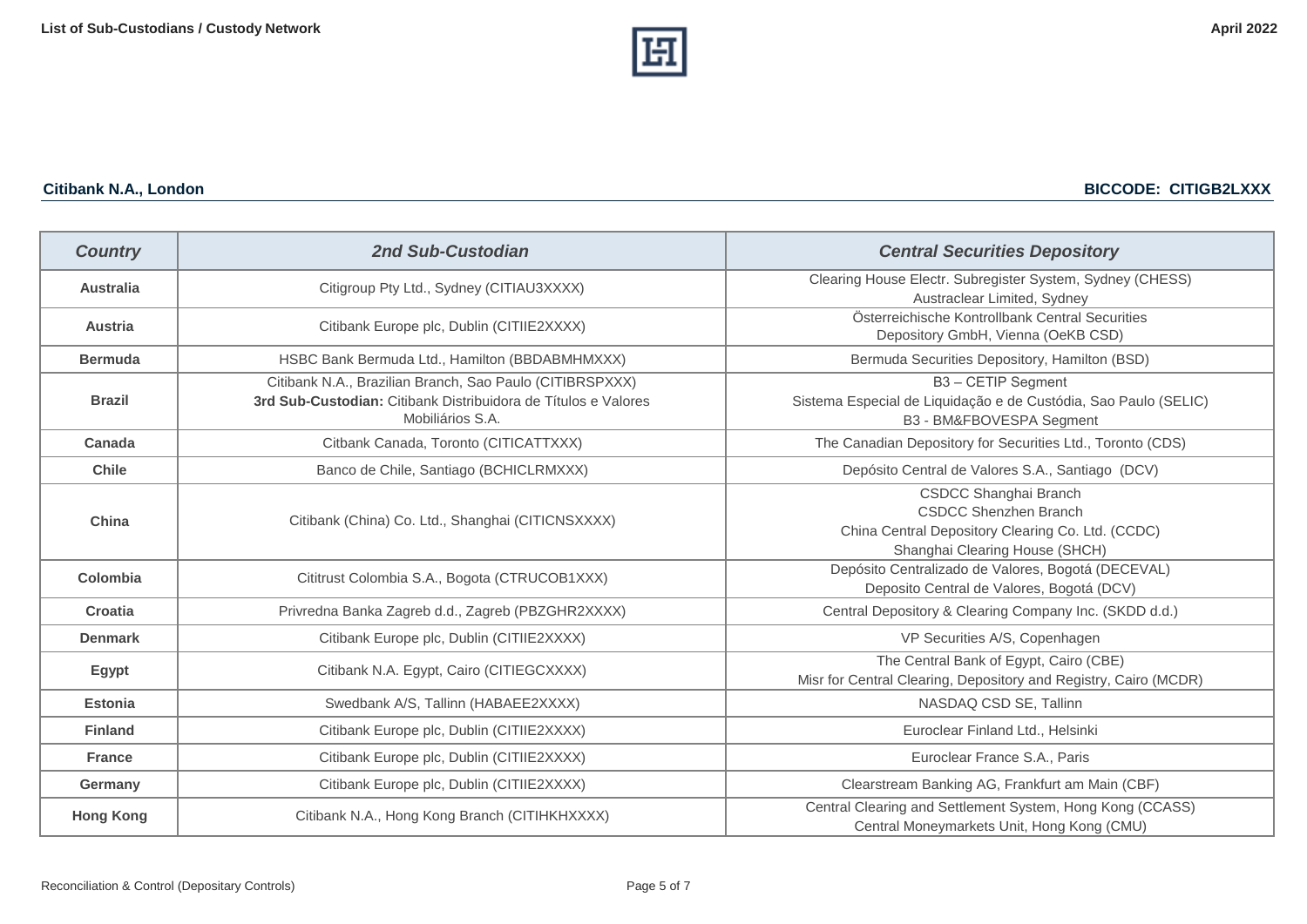

**Citibank N.A., London BICCODE: CITIGB2LXXX**

| <b>Country</b>      | 2nd Sub-Custodian                                                                                     | <b>Central Securities Depository</b>                                                            |
|---------------------|-------------------------------------------------------------------------------------------------------|-------------------------------------------------------------------------------------------------|
| <b>ICSD</b>         |                                                                                                       | Clearstream Banking S.A., Luxembourg (CBL)<br>Euroclear SA/NV Belgium, Brussels (EBE)           |
| <b>Indonesia</b>    | Citibank N.A., Jakarta Branch (CITIIDJXXXX)                                                           | Indonesian Central Securities Depository, Jakarta (KSEI)<br>Bank Indonesia, Jakarta             |
| Italy               | Citibank Europe plc, Dublin (CITIIE2XXXX)                                                             | Monte Titoli S.p.A, Milan                                                                       |
| Japan               | Citibank N.A., Tokyo Branch (CITIJPJTXXX)<br>Citigroup Global Markets Japan Inc., Tokyo (NSBLJPJTXXX) | Bank of Japan, Tokyo (BoJ)<br>Japan Securities Depository Centre Inc., Tokyo (JASDEC)           |
| Latvia              | Swedbank AS, Tallinn (HABAEE2XXXX)<br>3rd Sub-Custodian: Swedbank AS, Riga (HABALV22XXX)              | NASDAQ CSD SE, Riga<br>The Bank of Latvia, Riga                                                 |
| Lithuania           | Swedbank AS, Tallinn (HABAEE2XXXX)<br>3rd Sub-Custodian: Swedbank AB, Vilnius (HABALT22XXX)           | NASDAQ CSD SE, Vilnius                                                                          |
| <b>Mauritius</b>    | HSBC Ltd., Ebene (HSBCMUMUXXX)                                                                        | Central Depository & Settlement Co. Ltd., Port Louis (CDS)                                      |
| <b>Mexico</b>       | Banco Nacional de Mexico S.A., Mexico D.F. (BNMXMXMMXXX)                                              | S.D. Indeval S.A. de C.V., Mexico D.F.                                                          |
| <b>Morocco</b>      | Citibank Maghreb S.A., Casablanca (CITIMAMCXXX)                                                       | MAROCLEAR, Casablanca                                                                           |
| <b>Netherlands</b>  | Citibank Europe plc, Dublin (CITIIE2XXXX)                                                             | Euroclear (Bank) Nederland, Amsterdam                                                           |
| <b>New Zealand</b>  | Citibank N.A., New Zealand Branch, Auckland (CITINZ2XXXX)                                             | New Zealand Central Securities Depository Ltd., Wellington (NZCSD)                              |
| Peru                | Citibank del Péru S.A., Lima (CITIPEPLXXX)                                                            | CAVALI S.A. ICLV., Lima                                                                         |
| <b>Philippines</b>  | Citibank, N.A., Philippines Branch, Taguig City (CITIPHMXXXX)                                         | Philippine Depository & Trust Corp., Makati City (PDTC)<br>Bureau of the Treasury, Manila (BTR) |
| <b>Poland</b>       | Bank Handlowy w Warszawie SA, Warsaw (CITIPLPXXXX)                                                    | National Bank of Poland, Warsaw (NBP)<br>Central Securities Depository of Poland, Warsaw (KDPW) |
| Portugal            | Citibank Europe plc, Dublin (CITIIE2XXXX)                                                             | Interbolsa - S.G.S.L.S.C.V.M. S.A, Porto                                                        |
| Singapore           | Citibank N.A., Singapore Branch (CITISGSGXXX)                                                         | The Central Depository Pte Ltd., Singapore (CDP)                                                |
| Slovenia            | UniCredit Banka Slovenija d.d., Ljubljana (BACXSI22XXX)                                               | Central Securities Clearing Corp., Ljubljana (KDD)                                              |
| <b>South Africa</b> | Citibank N.A., South Africa, Sandton (CITIZAJXXXX)                                                    | South Africa's Central Securities Depository Pty Ltd., Sandton (strate)                         |